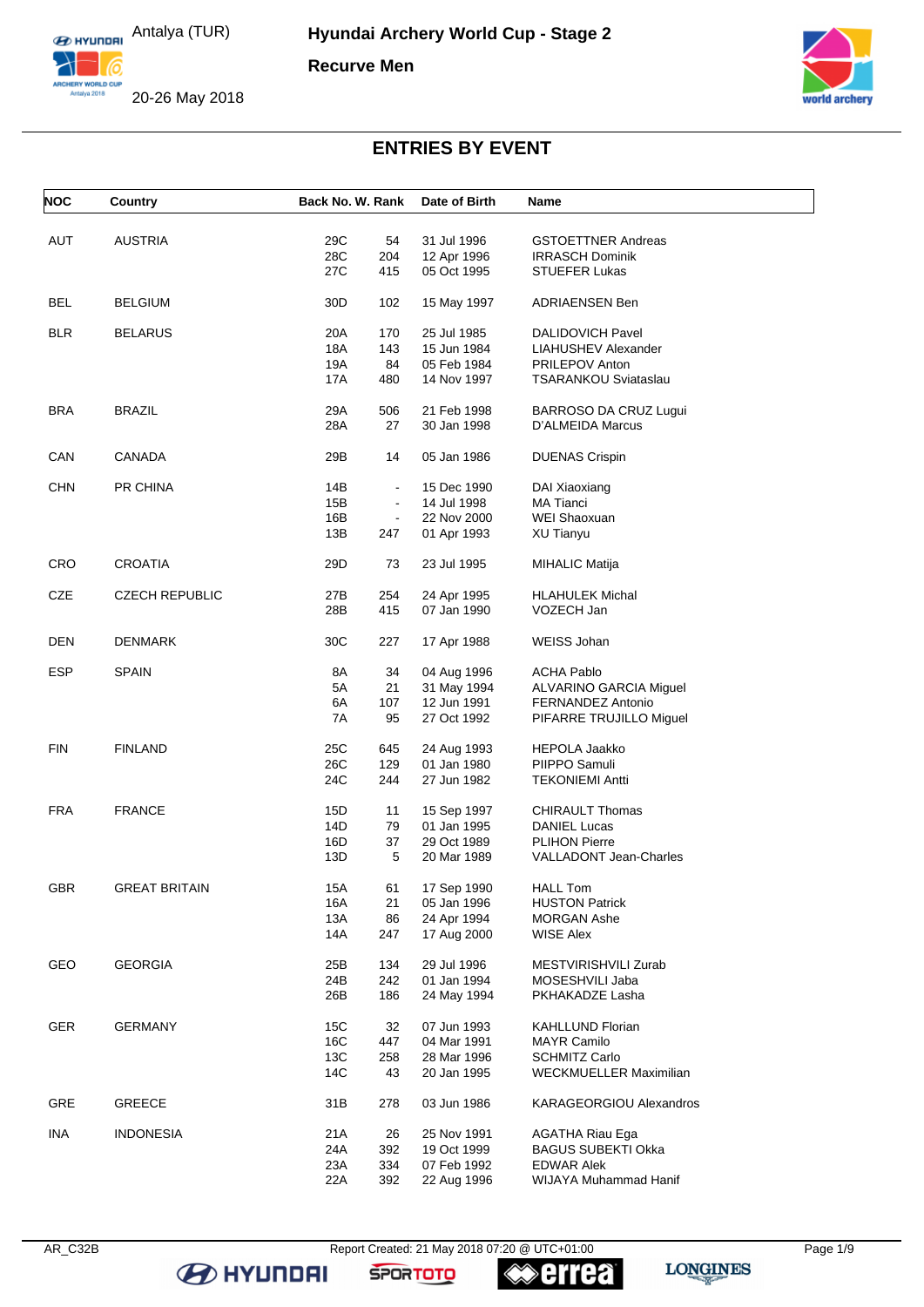

20-26 May 2018



### **ENTRIES BY EVENT**

| <b>NOC</b> | Country            | Back No. W. Rank |                | Date of Birth | Name                            |
|------------|--------------------|------------------|----------------|---------------|---------------------------------|
|            |                    |                  |                |               |                                 |
| <b>IND</b> | <b>INDIA</b>       | 8B               | 321            | 06 Feb 1992   | AJAY                            |
|            |                    | 7B               | 267            | 31 May 2000   | CHOUDHARY Jagdish               |
|            |                    | 6В               | 19             | 05 Apr 1992   | DAS Atanu                       |
|            |                    | 5B               | 480            | 15 Nov 1996   | <b>SINGH Sukhchain</b>          |
| <b>IRI</b> | IR IRAN            | 1B               | 515            | 01 Feb 1997   | <b>ARZHANGIPOUR Erfan</b>       |
|            |                    | 3B               | 208            |               |                                 |
|            |                    |                  |                | 19 Apr 1995   | <b>ASHRAFI Sadegh</b>           |
|            |                    | 4B               | 334            | 07 Oct 1994   | PIRALI NAJAFABADI Amin          |
|            |                    | 2Β               | 227            | 26 Feb 2000   | <b>SABZI Matin</b>              |
| <b>IRL</b> | <b>IRELAND</b>     | 30A              | 480            | 29 Mar 1981   | <b>TAYLOR Adam</b>              |
| <b>ITA</b> | <b>ITALY</b>       | 17B              | 440            | 01 May 1976   | <b>FRANGILLI Michele</b>        |
|            |                    | 19B              | 37             | 07 May 1983   | GALIAZZO Marco                  |
|            |                    | 20B              | 15             | 22 Nov 1987   | <b>NESPOLI Mauro</b>            |
|            |                    | 18B              | 18             | 27 Jun 1996   | PASQUALUCCI David               |
| JPN        | <b>JAPAN</b>       | 12A              | 10             | 09 Aug 1984   | FURUKAWA Takaharu               |
|            |                    | <b>9A</b>        | 57             | 16 Jun 1997   | KAWATA Yuki                     |
|            |                    | <b>11A</b>       | 269            | 25 Jan 1997   | <b>KURAYA Tomoaki</b>           |
|            |                    |                  |                |               |                                 |
|            |                    | 10A              | 140            | 26 Jun 1997   | <b>MUTO Hiroki</b>              |
| KAZ        | KAZAKHSTAN         | 11C              | 162            | 09 Jan 1998   | <b>ABDULLIN IIfat</b>           |
|            |                    | 10C              | 41             | 13 Dec 1989   | <b>GANKIN Denis</b>             |
|            |                    | 9C               | 89             | 11 Apr 1996   | MUSSAYEV Sanzhar                |
|            |                    | 12C              | 68             | 11 Jul 1987   | <b>SAIDIYEV Oibek</b>           |
|            |                    |                  |                |               |                                 |
| <b>KOR</b> | <b>KOREA</b>       | 1A               | 2              | 12 May 1986   | IM Dong Hyun                    |
|            |                    | 4A               | $\mathbf{1}$   | 20 Jun 1992   | KIM Woojin                      |
|            |                    | 3A               | 29             | 07 Aug 1997   | <b>LEE Woo Seok</b>             |
|            |                    | 2A               | 16             | 15 Aug 1981   | OH Jin Hyek                     |
| KOS        | <b>KOSOVO</b>      | 27D              | 615            | 24 Apr 1993   | <b>ASLLANI Hazir</b>            |
|            |                    |                  |                |               |                                 |
|            |                    | 28D              | 720            | 22 Jan 1977   | LUZHNICA Atdhe                  |
| <b>LUX</b> | LUXEMBOURG         | 22B              | 133            | 30 Aug 1984   | <b>HENCKELS Jeff</b>            |
|            |                    | 23B              | 308            | 08 May 2000   | <b>KLEIN Joe</b>                |
|            |                    | 21B              | 163            | 12 Sep 1996   | <b>KLEIN Pit</b>                |
| MAS        | <b>MALAYSIA</b>    | 9D               | 67             | 04 Jul 1993   | <b>KAMARUDDIN Haziq</b>         |
|            |                    | 12D              | 44             | 22 Sep 1991   | <b>MOHAMAD Khairul Anuar</b>    |
|            |                    | 11D              | 20             | 15 Jul 1995   | NOR HASRIN Muhammad Akmal       |
|            |                    |                  |                |               |                                 |
|            |                    | 10D              | 184            | 21 Dec 1998   | ZOLKEPELI Muhamad Zarif Syahiir |
| MDA        | <b>MOLDOVA</b>     | 31C              | 113            | 11 Nov 1996   | OLARU Dan                       |
| <b>NED</b> | <b>NETHERLANDS</b> | 1C               | 573            | 10 Dec 1999   | <b>BROEKSMA Gijs</b>            |
|            |                    | 3C               | 7              | 14 Apr 1995   | VAN DEN BERG Sjef               |
|            |                    | 4C               | 380            | 01 Nov 1998   | VAN TONGEREN Jan                |
|            |                    | 2C               | 4              | 19 Sep 1996   | <b>WIJLER Steve</b>             |
| <b>POL</b> | <b>POLAND</b>      | 7C               | 217            | 03 Feb 2000   | <b>KASPROWSKI Oskar</b>         |
|            |                    | 8C               | 114            | 18 Jan 1994   | <b>MARZEC Pawel</b>             |
|            |                    | 6C               |                |               |                                 |
|            |                    |                  | 197            | 29 Jul 1968   | NAPLOSZEK Slawomir              |
|            |                    | 5C               | 210            | 07 May 1998   | <b>OGRODOWCZYK Mateusz</b>      |
| <b>ROU</b> | <b>ROMANIA</b>     | 25D              | 215            | 08 Feb 1989   | <b>CIORNEI Daniel</b>           |
|            |                    | 24D              | 166            | 01 Dec 1971   | <b>IEPURI Ghenadi</b>           |
|            |                    | 26D              | 280            | 05 Jan 1991   | <b>MARCU Razvan</b>             |
| <b>RUS</b> | <b>RUSSIA</b>      | 11B              | $\blacksquare$ | 14 Aug 1996   | <b>BALTAKOV Tsyren</b>          |
|            |                    | 9B               | 53             | 10 Apr 1990   | <b>KOZHIN Alexander</b>         |
|            |                    | 10B              | 24             | 02 Nov 1995   | <b>MAKHNENKO Artem</b>          |
|            |                    | 12B              | 214            |               | <b>TSYDYPOV Erdem</b>           |
|            |                    |                  |                | 30 May 1997   |                                 |

**B** HYUNDAI

AR\_C32B Report Created: 21 May 2018 07:20 @ UTC+01:00 Page 2/9

**SPORTOTO** 

**errea**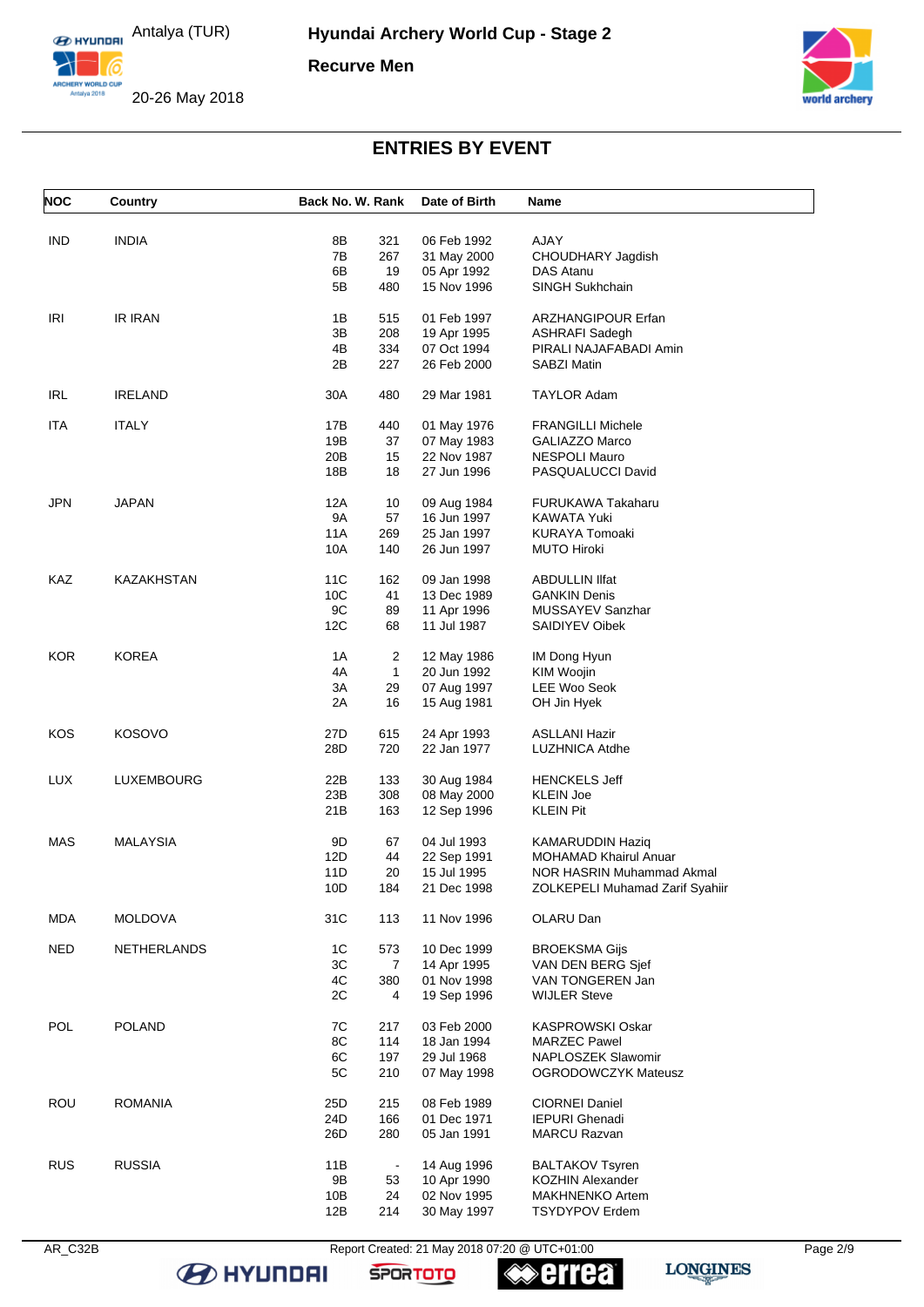

20-26 May 2018



# **ENTRIES BY EVENT**

| <b>NOC</b> | Country               | Back No. W. Rank |                | Date of Birth | <b>Name</b>                  |
|------------|-----------------------|------------------|----------------|---------------|------------------------------|
|            |                       |                  |                |               |                              |
| <b>SLO</b> | <b>SLOVENIA</b>       | 22D              | 119            | 02 Feb 1996   | <b>BIZJAK Rok</b>            |
|            |                       | 21D              | 48             | 15 Jul 1992   | <b>HABJAN MALAVASIC Den</b>  |
|            |                       | 23D              | 51             | 02 Nov 1997   | <b>STRAJHAR Gasper</b>       |
| <b>SRB</b> | <b>SERBIA</b>         | 30 <sub>B</sub>  | 321            | 18 Apr 1997   | <b>STEFANOVIC Nikola</b>     |
| <b>SRI</b> | <b>SRI LANKA</b>      | 26A              |                | 29 Mar 1978   | RAJASINGHE Lakmal Chaminda   |
|            |                       | 27A              | 301            | 11 Dec 1991   | <b>SAJEEV De Silva</b>       |
|            |                       | 25A              |                | 10 Oct 1990   | SENEVIRATHNE Nipun Sangeeth  |
| SUI        | <b>SWITZERLAND</b>    | 31A              | 277            | 01 Aug 1980   | <b>RUFER Thomas</b>          |
| SWE        | <b>SWEDEN</b>         | 22C              | 334            | 25 Mar 1993   | ANDERSSON Jonathan           |
|            |                       | 23C              | 304            | 03 May 1998   | <b>FLINK Ludvig</b>          |
|            |                       | 21C              |                | 19 May 1971   | <b>LARSSON Mikael</b>        |
| <b>TPE</b> | <b>CHINESE TAIPEI</b> | 18 <sub>C</sub>  | 122            | 07 Feb 1998   | JAO Ting-Yu                  |
|            |                       | 19C              | 56             | 08 Jan 1994   | LUO Wei-Min                  |
|            |                       | 17C              | 174            | 16 Mar 2001   | <b>TANG Chih-Chun</b>        |
|            |                       | 20C              | 6              | 06 Jul 1994   | WEI Chun-Heng                |
| <b>TUR</b> | <b>TURKEY</b>         | 7D               | 186            | 14 May 1991   | <b>BOZLAR Fatih</b>          |
|            |                       | 8D               | 75             | 24 Oct 2000   | <b>DAL Erdal Meric</b>       |
|            |                       | 5D               | 30             | 08 Jun 1999   | GAZOZ Mete                   |
|            |                       | 6D               | 480            | 13 Apr 1994   | <b>GULACAR Ibrahim Ethem</b> |
| <b>UKR</b> | <b>UKRAINE</b>        | 2D               | 58             | 27 Aug 1988   | <b>HAVELKO Yuriy</b>         |
|            |                       | 4D               | 65             | 08 Nov 1992   | <b>HUNBIN Oleksii</b>        |
|            |                       | 3D               | 106            | 25 Jan 1995   | MAKAREVYCH Sergii            |
|            |                       | 1D               | 89             | 24 May 1981   | <b>RUBAN Viktor</b>          |
| <b>USA</b> | <b>USA</b>            | 18D              | 3              | 27 Oct 1988   | <b>ELLISON Brady</b>         |
|            |                       | 20D              | $\blacksquare$ | 09 Mar 1999   | <b>NOFEL Matthew</b>         |
|            |                       | 19D              | 70             | 18 May 1989   | <b>REQUA Matthew</b>         |
|            |                       | 17D              | 321            | 22 Apr 2000   | <b>WILLIAMS Jack</b>         |

**B** HYUNDAI

**SPORTOTO** 

**errea**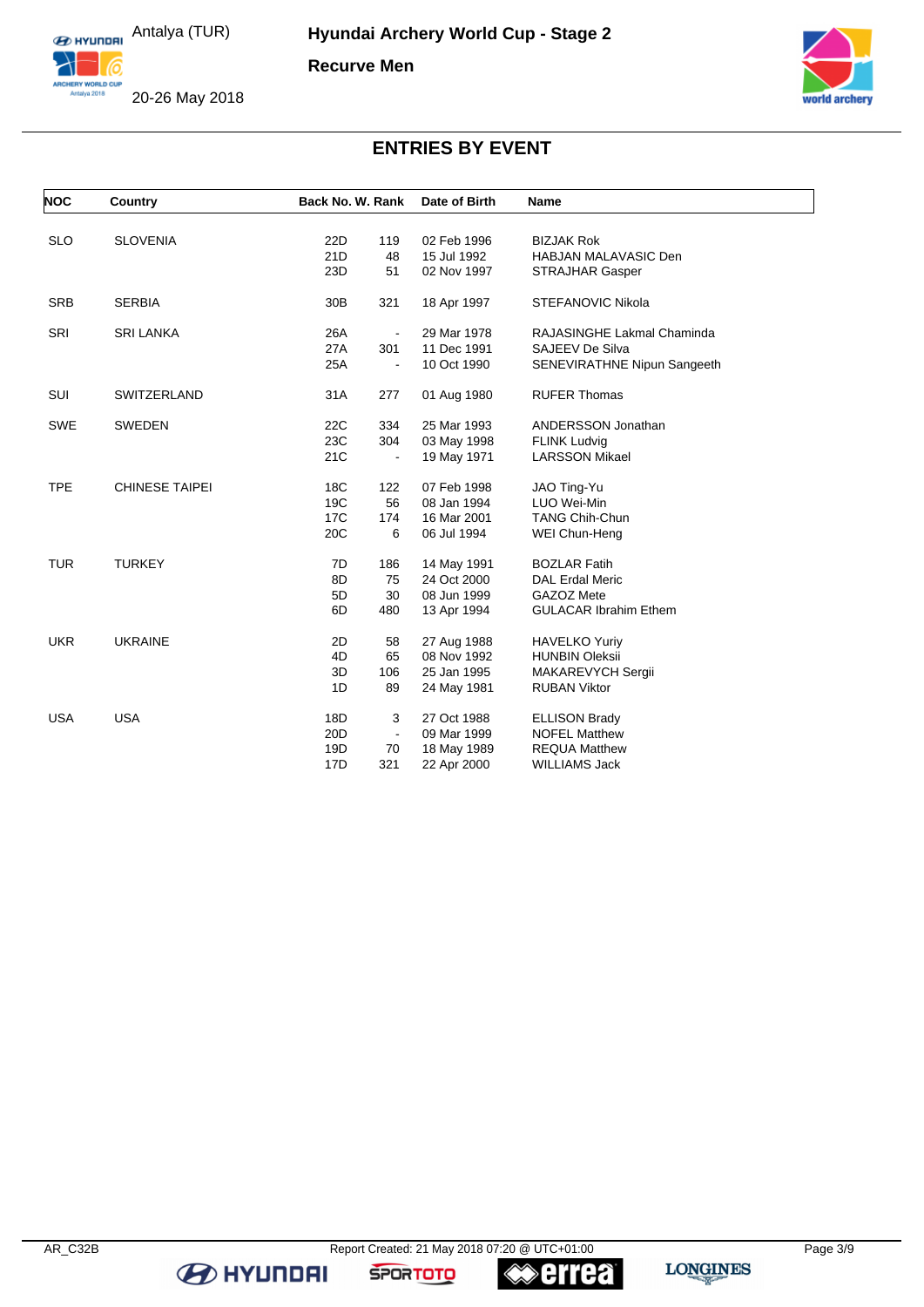

20-26 May 2018



# **ENTRIES BY EVENT**

| <b>NOC</b> | Country               | Back No. W. Rank      | Date of Birth | <b>Name</b>                    |
|------------|-----------------------|-----------------------|---------------|--------------------------------|
|            |                       |                       |               |                                |
| AUT        | <b>AUSTRIA</b>        | 53D<br>220            | 19 Nov 1974   | <b>BALDAUFF Laurence</b>       |
|            |                       | 52D<br>$\blacksquare$ | 02 Mar 1994   | <b>WOELL Martina</b>           |
| <b>BLR</b> | <b>BELARUS</b>        | 54B<br>$\blacksquare$ | 18 Jul 2000   | KAZLOUSKAYA Karyna             |
| <b>BRA</b> | <b>BRAZIL</b>         | 56B<br>88             | 12 Jan 1994   | <b>DOS SANTOS Ane Marcelle</b> |
|            |                       |                       |               |                                |
| <b>CHN</b> | PR CHINA              | 36A<br>139            | 15 Feb 1992   | CUI Yuanyuan                   |
|            |                       | 34A<br>319            | 18 Aug 1997   | LI Jiaman                      |
|            |                       | 35A<br>$\blacksquare$ | 27 Feb 1997   | <b>LONG Xiaoqing</b>           |
|            |                       | 37A<br>$\Box$         | 01 Feb 1998   | <b>ZHENG Yichai</b>            |
| <b>CZE</b> | <b>CZECH REPUBLIC</b> | 56C<br>131            | 24 Dec 1997   | <b>HORACKOVA Marie</b>         |
| <b>DEN</b> | <b>DENMARK</b>        | 51D<br>73             | 29 Jun 1989   | <b>DEGN Randi</b>              |
|            |                       | 50 <sub>D</sub><br>34 | 22 Dec 1991   | JAGER Maja                     |
|            |                       |                       |               |                                |
| <b>ESP</b> | <b>SPAIN</b>          | 44C<br>108            | 19 Sep 1997   | CASTANOS Celia                 |
|            |                       | 43C<br>38             | 22 Dec 1999   | <b>GALISTEO Monica</b>         |
|            |                       | 397<br>42C            | 29 May 1996   | LOPEZ SANCHIS Nerea            |
|            |                       | 45C<br>18             | 17 Apr 1997   | <b>MARIN Alicia</b>            |
| <b>FIN</b> | <b>FINLAND</b>        | 54A<br>79             | 14 Nov 1983   | <b>KUOPPA Taru</b>             |
|            |                       |                       |               |                                |
| <b>FRA</b> | <b>FRANCE</b>         | 37B<br>15             | 14 Oct 1996   | <b>ADICEOM Audrey</b>          |
|            |                       | 35B<br>66             | 08 Sep 1993   | <b>BRIANNE Noemie</b>          |
|            |                       | 34B<br>117            | 04 Oct 1997   | <b>GAUBIL Melanie</b>          |
|            |                       | 36B<br>143            | 17 May 1997   | <b>TELLIER Clémence</b>        |
| <b>GBR</b> | <b>GREAT BRITAIN</b>  | 48C<br>128            | 16 Oct 1992   | <b>BETTLES Sarah</b>           |
|            |                       | 46C<br>397            | 11 Feb 1999   | PIPER Eleanor                  |
|            |                       | 47C<br>397            | 21 May 2003   | PIPER Louisa                   |
|            |                       | 49C<br>36             | 13 Mar 1997   | PITMAN Bryony                  |
|            |                       |                       |               |                                |
| GEO        | <b>GEORGIA</b>        | 50C<br>31             | 19 Mar 1985   | <b>ESEBUA Kristine</b>         |
|            |                       | 52C<br>58             | 02 Feb 1974   | NARIMANIDZE Khatuna            |
|            |                       | 51C<br>93             | 01 Jun 1996   | PHUTKARADZE Tsiko              |
| <b>GER</b> | <b>GERMANY</b>        | 48D<br>61             | 19 Apr 1996   | <b>KROPPEN Michelle</b>        |
|            |                       |                       |               |                                |
|            |                       | 47D<br>37             | 03 Jul 1989   | <b>RICHTER Elena</b>           |
|            |                       | 46D<br>$\blacksquare$ | 15 Jan 2001   | <b>SCHWARZ Charline</b>        |
|            |                       | 49D<br>8              | 12 Apr 1988   | <b>UNRUH Lisa</b>              |
| GRE        | <b>GREECE</b>         | 56A<br>351            | 20 Jun 1995   | <b>GKORILA Anatoli Martha</b>  |
| <b>INA</b> | <b>INDONESIA</b>      | 39B<br>$\blacksquare$ | 10 Aug 1998   | <b>AQIDATUL Agidatul</b>       |
|            |                       | 41B<br>56             | 16 Mar 1997   | CHOIRUNISA Diananda            |
|            |                       | 40B<br>152            | 08 Apr 1994   | <b>LESTARI Linda</b>           |
|            |                       | 38B<br>146            | 01 Jan 1994   | <b>WARDANI Titik</b>           |
|            |                       |                       |               |                                |
| <b>IND</b> | <b>INDIA</b>          | 41D<br>50             | 17 Jun 1998   | <b>BHAKAT Ankita</b>           |
|            |                       | 39D<br>23             | 20 Jun 1997   | <b>DAIMARY Promila</b>         |
|            |                       | 40 <sub>D</sub><br>11 | 13 Jun 1994   | <b>KUMARI Deepika</b>          |
|            |                       | 38D<br>43             | 22 Feb 1985   | LAISHRAM Bombayla Devi         |
|            |                       |                       |               |                                |
| <b>IRI</b> | <b>IR IRAN</b>        | 52B<br>319            | 29 Sep 1990   | <b>BADAKHSHAN Mahsa</b>        |
|            |                       | 51B<br>97             | 20 Apr 1992   | <b>GHASSEMI Parmida</b>        |
|            |                       | 50B<br>$\blacksquare$ | 05 May 1999   | SHOJAMEHR Shiva                |
| <b>ITA</b> | <b>ITALY</b>          | 50A<br>57             | 01 Jan 1999   | <b>ANDREOLI Tatiana</b>        |
|            |                       |                       |               |                                |
|            |                       | 53A<br>28             | 24 Mar 1997   | <b>BOARI Lucilla</b>           |
|            |                       | 52A<br>19             | 12 Sep 1997   | LANDI Vanessa                  |
|            |                       | 52<br>51A             | 21 Oct 1992   | <b>MANDIA Claudia</b>          |

AR\_C32B Report Created: 21 May 2018 07:20 @ UTC+01:00 Page 4/9





**errea** 

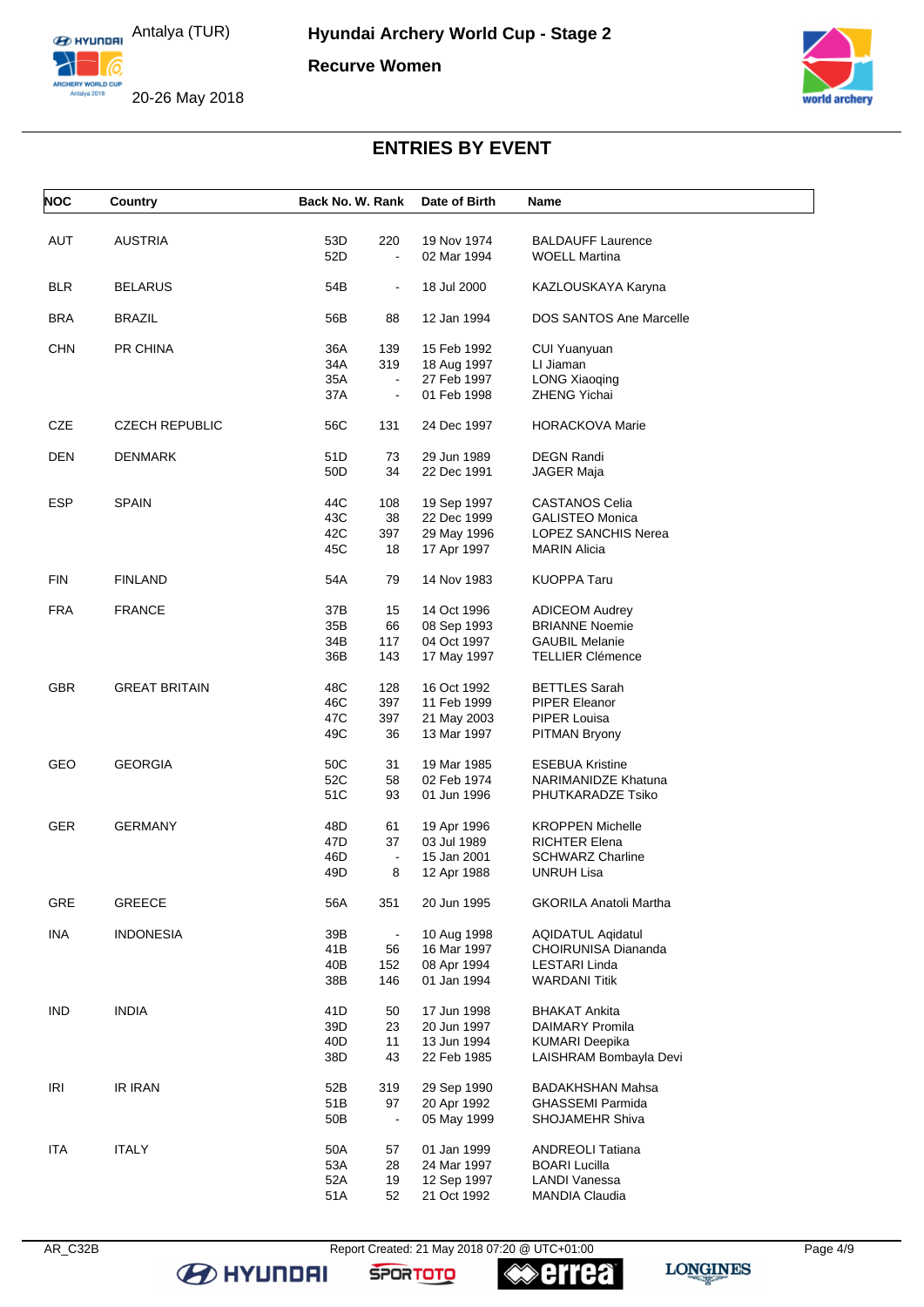

20-26 May 2018



# **ENTRIES BY EVENT**

| <b>NOC</b> | Country               | Back No. W. Rank      | Date of Birth              | Name                   |
|------------|-----------------------|-----------------------|----------------------------|------------------------|
|            |                       |                       |                            |                        |
| <b>JPN</b> | <b>JAPAN</b>          | 44B<br>122            | 26 Feb 1993                | KATO Ayano             |
|            |                       | 45B<br>27             | 03 Aug 1991                | KAWANAKA Kaori         |
|            |                       | 42B<br>269            | 28 Dec 1989                | NISHIMURA Saho         |
|            |                       | 43B<br>26             | 09 Nov 1994                | SUGIMOTO Tomomi        |
| KAZ        | KAZAKHSTAN            | 44 A<br>143           | 23 Apr 2001                | ILYASSOVA Alina        |
|            |                       | 43A<br>105            | 17 Mar 1994                | SAIDIYEVA Luiza        |
|            |                       | 45A<br>69             | 18 Feb 1992                | TUKEBAYEVA Farida      |
|            |                       | 42A<br>$\blacksquare$ | 11 Aug 2001                | VOROPAYEVA Alexandra   |
| KGZ        | <b>KYRGYZSTAN</b>     | 53B<br>205            | 25 Jul 1990                | SHARBEKOVA Asel        |
| <b>KOR</b> | <b>KOREA</b>          | 39A<br>$\mathbf{1}$   | 13 May 1987                | CHANG Hye Jin          |
|            |                       | 40A<br>87             | 23 Nov 1990                | <b>JUNG Dasomi</b>     |
|            |                       | 41 A<br>3             | 08 Jun 1996                | KANG Chae Young        |
|            |                       | 38A<br>39             | 08 May 1997                | LEE Eun Gyeong         |
| MEX        |                       | 53C<br>42             |                            | AVITIA Mariana         |
|            | <b>MEXICO</b>         | 54C<br>22             | 18 Sep 1993<br>21 May 1988 | ROMAN Aida             |
|            |                       |                       |                            |                        |
| <b>NZL</b> | NEW ZEALAND           | 55B<br>288            | 23 Feb 1994                | <b>HODGSON Olivia</b>  |
| POL        | <b>POLAND</b>         | 42D<br>83             | 10 Jul 1991                | LESNIAK Natalia        |
|            |                       | 44D<br>92             | 16 Feb 1987                | LIPIARSKA-PALKA Karina |
|            |                       | 45D<br>227            | 26 May 1999                | NAPLOSZEK Kamila       |
|            |                       | 43D<br>169            | 10 Sep 1990                | RZASA Joanna           |
| <b>RUS</b> | <b>RUSSIA</b>         | 34D<br>192            | 03 Feb 1988                | BUDAEVA Viktoria       |
|            |                       | $\overline{2}$<br>36D | 08 Feb 1989                | PEROVA Ksenia          |
|            |                       | 35D<br>35             | 17 Apr 1990                | STEPANOVA Inna         |
|            |                       | 37D<br>48             | 16 May 1993                | TSYREMPILOVA Sayana    |
| <b>SVK</b> | <b>SLOVAKIA</b>       | 55A<br>44             | 07 Feb 1994                | LONGOVA Alexandra      |
| SWE        | SWEDEN                | 55C<br>$\blacksquare$ | 16 Jul 1976                | LARSSON Karin          |
|            |                       |                       |                            |                        |
| <b>TPE</b> | <b>CHINESE TAIPEI</b> | 47B<br>9              | 17 Apr 1990                | LEI Chien-Ying         |
|            |                       | 49B<br>63             | 22 Oct 1996                | LO Hsiao-Yuan          |
|            |                       | 24<br>46B             | 26 Sep 1996                | PENG Chia-Mao          |
|            |                       | 48B<br>4              | 07 Nov 1993                | TAN Ya-Ting            |
| <b>TUR</b> | <b>TURKEY</b>         | 40C<br>65             | 18 Mar 1994                | AKTUNA Aybuke          |
|            |                       | 41C<br>44             | 14 Oct 1998                | ANAGOZ Yasemin         |
|            |                       | 39C<br>218            | 01 Jan 1997                | AYCAN Fatma Buket      |
|            |                       | 38C<br>64             | 25 Aug 1999                | <b>COSKUN Gulnaz</b>   |
| <b>UKR</b> | <b>UKRAINE</b>        | 35C<br>12             | 03 Apr 1993                | MARCHENKO Veronika     |
|            |                       | 34C<br>44             | 09 Feb 1995                | PAVLOVA Anastasia      |
|            |                       | 36C<br>179            | 14 Mar 1994                | RODIONOVA Polina       |
|            |                       | 37C<br>132            | 16 Jul 1989                | SOKOLENKO Kateryna     |
| <b>USA</b> | <b>USA</b>            | 49A<br>10             | 14 Mar 1995                | <b>BROWN Mackenzie</b> |
|            |                       | 46A                   | 26 Aug 2000                | <b>JUNG Amy</b>        |
|            |                       | 47A<br>54             | 01 Jan 1974                | <b>LORIG Khatuna</b>   |
|            |                       | 48A                   | 06 Nov 1999                | <b>PARK Danielle</b>   |
|            |                       |                       |                            |                        |

**B** HYUNDAI

**SPORTOTO**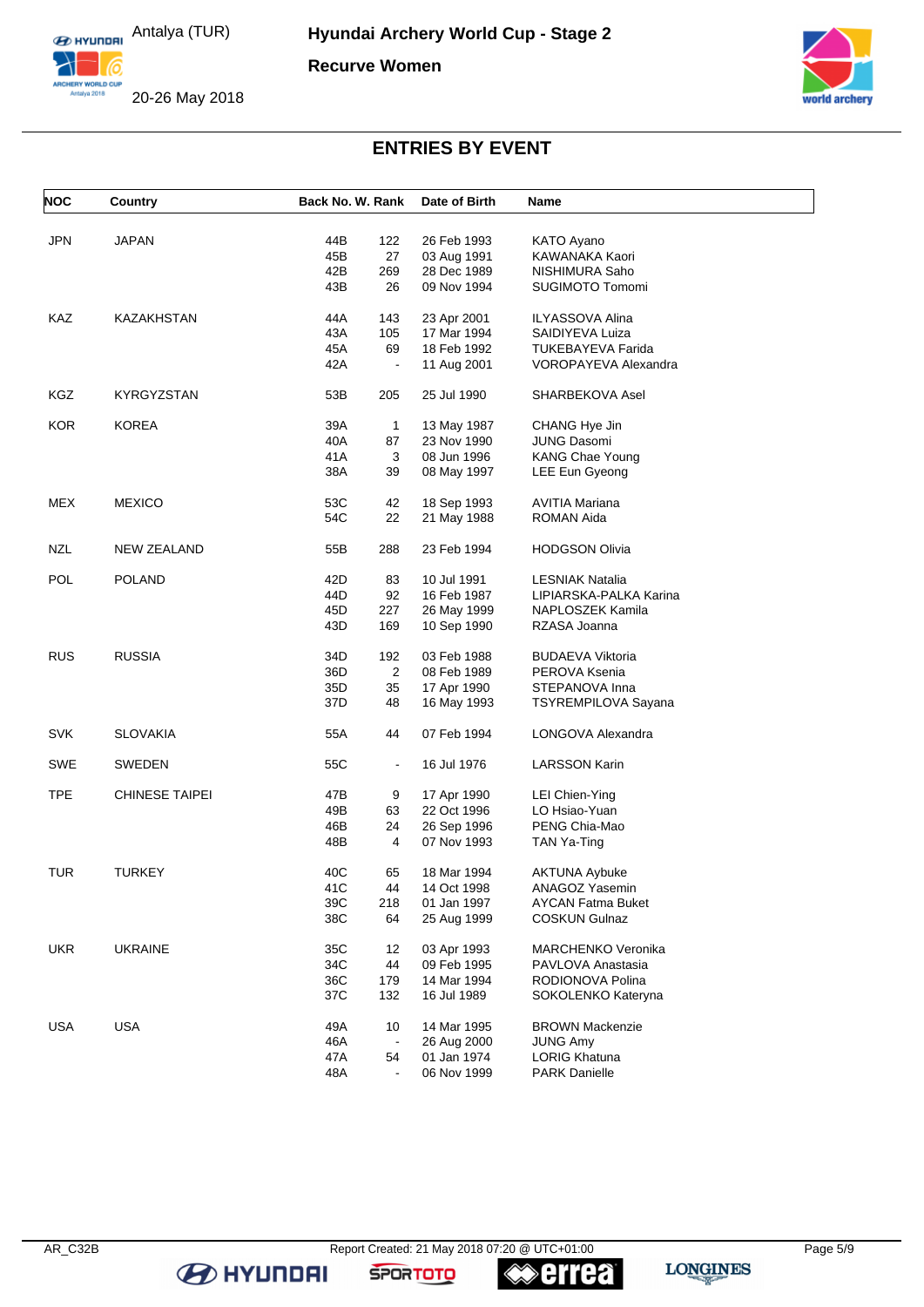

20-26 May 2018



# **ENTRIES BY EVENT**

| <b>AUS</b> | <b>AUSTRALIA</b> | 27B        | 63             | 13 Aug 1967                | OOSTHUIZEN Danie                         |  |
|------------|------------------|------------|----------------|----------------------------|------------------------------------------|--|
|            |                  |            |                |                            |                                          |  |
|            |                  | 25B        | $\blacksquare$ | 13 Aug 1982                | PAVITT Benjamin                          |  |
|            |                  | 26B        | $\overline{a}$ | 23 Mar 2000                | <b>THOMPSON Hamish</b>                   |  |
| AUT        | <b>AUSTRIA</b>   | 25A        | 108            | 01 Sep 1975                | <b>MATZNER Michael</b>                   |  |
|            |                  | 24A        | 50             | 15 Mar 1997                | <b>WIENER Nico</b>                       |  |
|            |                  | 23A        | 176            | 13 Mar 1968                | <b>WIENER Wolfgang</b>                   |  |
| <b>BEL</b> | <b>BELGIUM</b>   | 29D        | 388            | 17 May 1995                | KOOLS Jonathan                           |  |
|            |                  | 28D        | 172            | 16 Jun 1993                | <b>KOOLS Reginald</b>                    |  |
| <b>BRA</b> | <b>BRAZIL</b>    | 31C        | 85             | 14 Jul 1970                | <b>DOS SANTOS Roberval</b>               |  |
| CRO        | CROATIA          | 22B        | 11             | 08 Aug 1997                | <b>BUDEN Domagoj</b>                     |  |
|            |                  | 24B        | 25             | 25 Feb 1980                | <b>MARKES</b> Ivan                       |  |
|            |                  | 23B        | 31             | 28 Nov 1997                | <b>VAVRO Mario</b>                       |  |
| DEN        | <b>DENMARK</b>   | 27C        | 26             | 26 May 1985                | DAMSBO Martin                            |  |
|            |                  | 26C        | 28             | 15 Jan 1991                | DARUM Andreas                            |  |
|            |                  | 28C        | $\mathbf{1}$   | 19 Jun 1995                | <b>HANSEN Stephan</b>                    |  |
| <b>ESP</b> | <b>SPAIN</b>     | 31A        | 174            | 20 Dec 1978                | LOPEZ Ramon                              |  |
| <b>FRA</b> | <b>FRANCE</b>    | 18B        | 59             | 28 May 1991                | <b>BOULCH Jean Philippe</b>              |  |
|            |                  | 19B        | 33             | 01 May 1985                | <b>DELOBELLE Fabien</b>                  |  |
|            |                  | 20B        | 5              | 06 Feb 1982                | DELOCHE Pierre-Julien                    |  |
|            |                  | 21B        | 8              | 24 May 1987                | PEINEAU Sebastien                        |  |
| <b>GER</b> | <b>GERMANY</b>   | 27A        |                | 29 Nov 1975                | <b>KLINGNER Lars</b>                     |  |
|            |                  | 28A        | 135            | 11 Dec 1981                | <b>LAUBE Marcus</b>                      |  |
|            |                  | 26A        | 64             | 09 Dec 1995                | <b>TRACHSEL Marcel</b>                   |  |
| <b>INA</b> | <b>INDONESIA</b> | 22C        | 72             | 27 Apr 1996                | <b>AKBAR Yoke Rizaldi</b>                |  |
|            |                  | 20C        | 310            | 30 Jul 1977                | PRASETYO Indra Prasetyo                  |  |
|            |                  | 21C        | 310            | 09 Oct 1981                | <b>RINDARTO Muhamad Rindarto</b>         |  |
|            |                  | 19C        | 66             | 13 Oct 1995                | WARDHANA Prima Wisnu                     |  |
| IND        | <b>INDIA</b>     | 12A        | 253            | 17 Feb 1999                | <b>BISLA Sangampreet Singh</b>           |  |
|            |                  | 14A        | 77             | 30 Dec 1994                | <b>CHAUHAN Rajat</b>                     |  |
|            |                  | 13A        | 45             | 10 Jun 1983                | <b>SRITHER Chinna Raju</b>               |  |
|            |                  | 11A        | 13             | 26 Jun 1989                | <b>VERMA Abhishek</b>                    |  |
| IRI        | <b>IR IRAN</b>   | 11D        | 12             | 11 Aug 1976                | <b>EBADI</b> Esmaeil                     |  |
|            |                  | 15D        | 71             | 09 Aug 1989                | <b>GHEIDI Majid</b>                      |  |
|            |                  | 14D        | 281            | 28 Apr 1983                | <b>KAZEMPOUR Amir</b>                    |  |
|            |                  | 12D        |                | 26 Mar 1972                | MAHBOUBI MATBOOE Nima                    |  |
| <b>ITA</b> | <b>ITALY</b>     | 11B        |                | 01 Apr 1995                | <b>DELLA STUA Valerio</b>                |  |
|            |                  | 12B        | 14             | 26 Mar 1979                | <b>PAGNI Sergio</b>                      |  |
|            |                  | 13B        | 44             | 18 Jun 1967                | SIMONELLI Alberto                        |  |
| JPN        | JAPAN            | 29A        | $\blacksquare$ | 02 Sep 1991                | NAKAMURA Kazune                          |  |
| KAZ        | KAZAKHSTAN       | 21A        | $\blacksquare$ | 05 Mar 1994                | <b>IBRAYEV Nur</b>                       |  |
|            |                  | 20A        | 54             | 08 Aug 1989                | KARABAYEV Akbarali                       |  |
|            |                  | 22A        | 77             | 02 Jun 1988                | <b>KHRISTICH Sergey</b>                  |  |
|            |                  | 19A        | 116            | 22 Apr 1987                | SOLODOVNIKOV Konstantin                  |  |
| <b>KOR</b> | <b>KOREA</b>     | 16C        | 10             | 19 Dec 1984                | CHOI Yonghee                             |  |
|            |                  | 15C        | 36             | 21 Sep 1997                | HONG Sung Ho                             |  |
|            |                  | 18C        | 3              | 18 Jul 1994                | KIM Jongho                               |  |
|            |                  | 17C        | 37             | 09 Feb 1993                | <b>KIM Taeyoon</b>                       |  |
|            |                  |            |                |                            |                                          |  |
| <b>NED</b> | NETHERLANDS      | 21D<br>22D | 24<br>398      | 30 Jan 1981<br>26 Jul 1993 | <b>ELZINGA Peter</b><br><b>PATER Sil</b> |  |

**B** HYUNDAI

**errea SPORTOTO**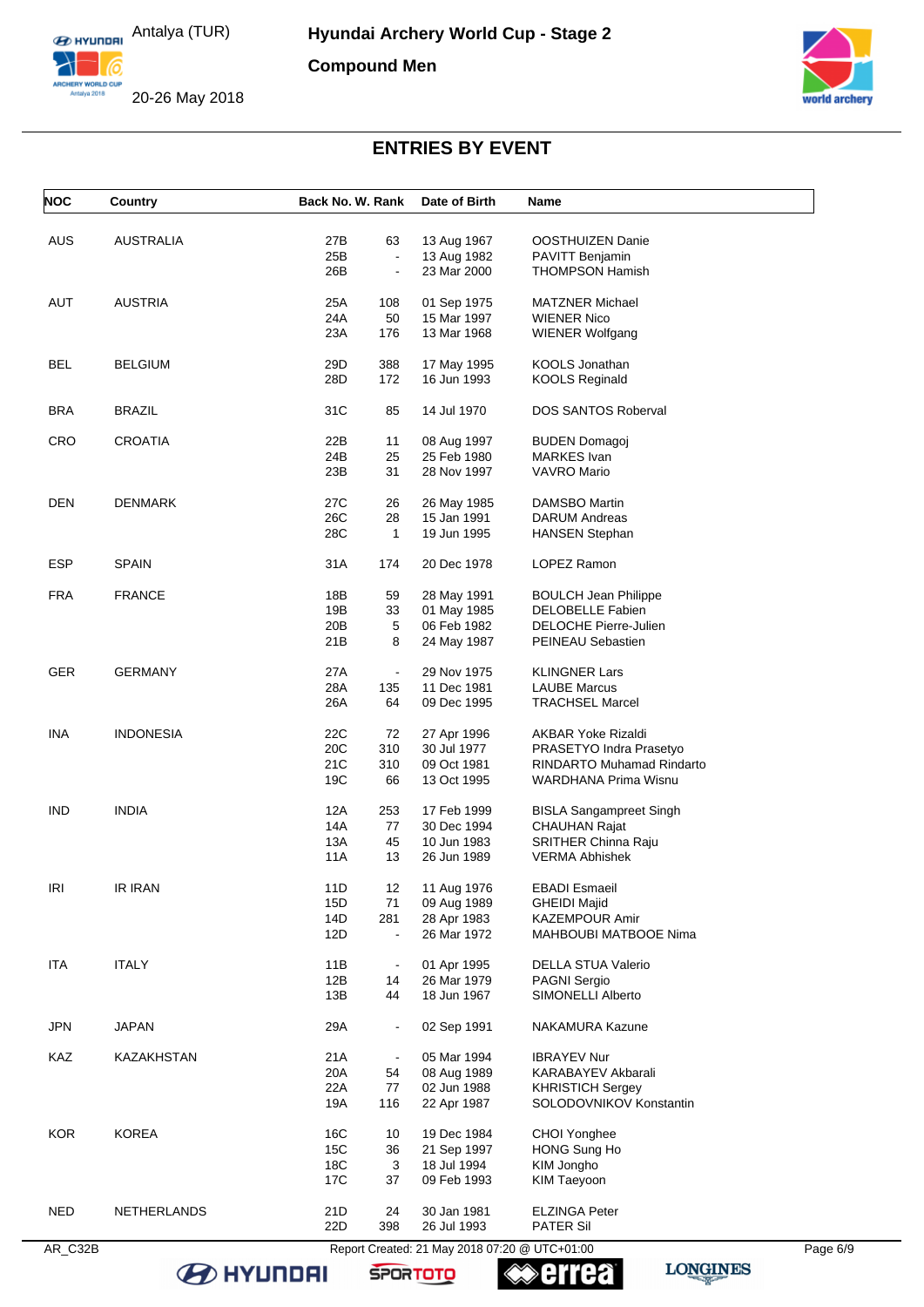

20-26 May 2018



# **ENTRIES BY EVENT**

| <b>NOC</b> | Country               |                 | Back No. W. Rank |             | Name                      |
|------------|-----------------------|-----------------|------------------|-------------|---------------------------|
|            |                       | 20D             | 4                | 15 Jan 1994 | <b>SCHLOESSER Mike</b>    |
| <b>NZL</b> | <b>NEW ZEALAND</b>    | 30C             | 398              | 02 Jul 1975 | <b>SHUKER Bruce</b>       |
| <b>POL</b> | <b>POLAND</b>         | 30 <sub>B</sub> | 62               | 24 Apr 1994 | PRZYBYLSKI Lukasz         |
| ROU        | <b>ROMANIA</b>        | 25C             | 173              | 11 Jun 1974 | <b>ACHILIE Ovidiu</b>     |
|            |                       | 24C             | 114              | 25 Jan 1975 | <b>DUMITRASCU Gerard</b>  |
|            |                       | 23C             | 176              | 05 May 1975 | PUSCA Gigi                |
| RSA        | <b>SOUTH AFRICA</b>   | 12C             | $\blacksquare$   | 24 Oct 1998 | <b>BRENT-MEEK Reuben</b>  |
|            |                       | 13C             | $\blacksquare$   | 10 Oct 2000 | DE KLERK Christian Beyers |
|            |                       | <b>11C</b>      | 38               | 10 Aug 1972 | <b>ROUX Patrick</b>       |
|            |                       | 14C             | $\blacksquare$   | 16 Nov 1989 | VAN DER WALT Isak Dawid   |
| <b>RUS</b> | <b>RUSSIA</b>         | 17D             | 46               | 20 Jul 1996 | <b>BULAEV Anton</b>       |
|            |                       | 18D             | 29               | 16 Jun 1989 | DAMBAEV Alexander         |
|            |                       | 19D             | 51               | 15 Jan 1994 | <b>PAVLOV Asim</b>        |
|            |                       | 16D             | 146              | 18 May 1975 | <b>VORONOV Dmitrii</b>    |
| <b>SLO</b> | <b>SLOVENIA</b>       | 30D             | 53               | 09 Dec 1979 | SITAR Dejan               |
| <b>SRB</b> | <b>SERBIA</b>         | 30A             | 229              | 10 Feb 1995 | <b>ZIKIC Stefan</b>       |
| SUI        | SWITZERLAND           | 31B             | 84               | 03 Nov 1985 | <b>HAEFELFINGER Roman</b> |
| <b>SVK</b> | <b>SLOVAKIA</b>       | 27D             | 147              | 14 May 1976 | <b>BOSANSKY Jozef</b>     |
|            |                       | 26D             | 143              | 11 May 1978 | <b>BUZEK Vladimir</b>     |
| SWE        | <b>SWEDEN</b>         | 29B             | $\sim$           | 14 Feb 1995 | LIMÅS Joakim              |
|            |                       | 28B             | 253              | 30 Jul 1996 | <b>STROMBERG Linus</b>    |
| <b>TPE</b> | <b>CHINESE TAIPEI</b> | 16A             | 16               | 20 Jul 1995 | CHEN Hsiang-Hsuan         |
|            |                       | 15A             | 49               | 25 Feb 1993 | LIN Che-Wei               |
|            |                       | 18A             | 55               | 25 May 1994 | LIN Hsin-Min              |
|            |                       | 17A             | 98               | 25 Nov 1993 | PAN Yu Ping               |
| TUR        | <b>TURKEY</b>         | 24D             | 27               | 14 Feb 1993 | <b>CAGIRAN Evren</b>      |
|            |                       | 25D             | $\overline{7}$   | 04 Nov 1990 | <b>ELMAAGACLI Demir</b>   |
|            |                       | 23D             | 34               | 28 Sep 1996 | YAKALI Samet Can          |
| <b>USA</b> | <b>USA</b>            | 15B             | 6                | 30 May 1988 | <b>ANDERSON Steve</b>     |
|            |                       | 14B             | $\overline{2}$   | 26 Apr 1986 | <b>GELLENTHIEN Braden</b> |
|            |                       | 17B             | 15               | 24 Sep 1992 | <b>SCHAFF Kristofer</b>   |
|            |                       | 16B             | 9                | 06 Oct 1973 | WILDE Reo                 |

**B** HYUNDAI

**SPORTOTO** 

**errea**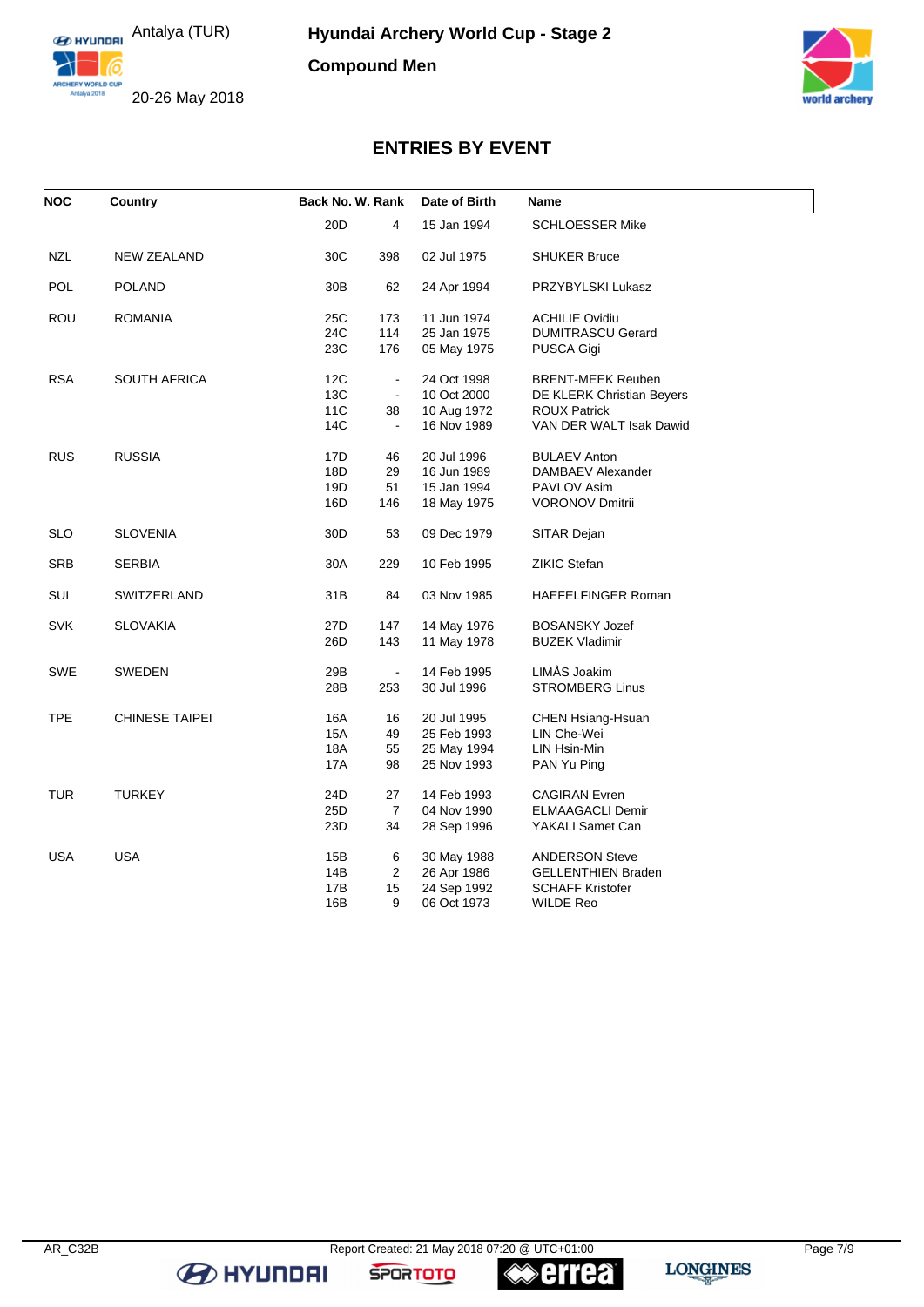

20-26 May 2018



# **ENTRIES BY EVENT**

| <b>NOC</b> | Country              | Back No. W. Rank |                      | Date of Birth              | Name                                              |  |
|------------|----------------------|------------------|----------------------|----------------------------|---------------------------------------------------|--|
| <b>AUT</b> | <b>AUSTRIA</b>       | 49D              | $\blacksquare$       | 01 Jul 1968                | <b>BARCKHOLT Silvia</b>                           |  |
| BEL        | <b>BELGIUM</b>       | 46A              | 175                  | 04 Dec 1992                | <b>CLAESEN Jessica</b>                            |  |
|            |                      | 48A              | $\blacksquare$       | 27 Apr 1992                | <b>MARTENS Naomi</b>                              |  |
|            |                      | 47A              | 8                    | 27 Feb 1990                | <b>PRIEELS Sarah</b>                              |  |
| DEN        | <b>DENMARK</b>       | 46B              | 39                   | 30 May 1978                | DAMSBO Erika                                      |  |
|            |                      | 47B              | 10                   | 21 Jul 1995                | <b>JENSEN Tanja</b>                               |  |
|            |                      | 45B              | 2                    | 10 Feb 1995                | SONNICHSEN Sarah                                  |  |
| <b>ESP</b> | <b>SPAIN</b>         | 49A              | 6                    | 07 Oct 1988                | <b>MARCOS Andrea</b>                              |  |
| <b>FRA</b> | <b>FRANCE</b>        | 48C              | 106                  | 30 Aug 1973                | <b>DODEMONT Sophie</b>                            |  |
|            |                      | 47C              | 129                  | 21 Mar 1993                | <b>HERVE Sandra</b>                               |  |
|            |                      | 46C              | 46                   | 29 May 1997                | <b>SANCENOT Amelie</b>                            |  |
| <b>GBR</b> | <b>GREAT BRITAIN</b> | 47D              | 152                  | 04 Jun 1980                | <b>CORLESS Susan</b>                              |  |
|            |                      | 46D              | 119                  | 17 Jun 2000                | <b>MASON Lucy</b>                                 |  |
|            |                      | 45D              | 68                   | 27 Sep 1990                | O'SULLIVAN Lucy                                   |  |
| <b>GER</b> | <b>GERMANY</b>       | 36A              | 120                  | 22 Sep 1987                | <b>EIBECK Pia</b>                                 |  |
|            |                      | 34A              | 22                   | 20 Jun 1988                | <b>HEIGENHAUSER Kristina</b>                      |  |
|            |                      | 37A              | 26                   | 25 Jul 1994                | <b>MEISSNER Janine</b>                            |  |
|            |                      | 35A              | 59                   | 02 Nov 1988                | <b>SCHALL Velia</b>                               |  |
| INA        | <b>INDONESIA</b>     | 40A              | 109                  | 21 Jun 1987                | <b>ANDRIYANI Triya Resky</b>                      |  |
|            |                      | 39A              | 85                   | 10 Dec 1989                | <b>RANTI Sri</b>                                  |  |
|            |                      | 41A              | 42                   | 12 May 1990                | <b>THREESYADINDA Dellie</b>                       |  |
|            |                      | 38A              | 160                  | 29 Jan 2001                | YURIKE Nina Bonita Pereira                        |  |
| IND        | <b>INDIA</b>         | 37B              | 34                   | 24 Dec 2001                | DHAYAL Divya                                      |  |
|            |                      | 35B              | 51                   | 14 Apr 2000                | <b>KIRAR Muskan</b>                               |  |
|            |                      | 36B<br>34B       | 136<br>13            | 28 Aug 1997<br>03 Jul 1996 | <b>KUMARI Madhumita</b><br>VENNAM Jyothi Surekha  |  |
|            |                      |                  |                      |                            |                                                   |  |
| IRI        | IR IRAN              | 38C              | 17                   | 02 Mar 1987                | <b>BARATCHI Parisa</b>                            |  |
|            |                      | 39C              | 224                  | 03 Sep 2001                | <b>BYBORDY Geesa</b>                              |  |
|            |                      | 41C<br>40C       | $\blacksquare$<br>43 | 08 Dec 1992<br>09 Oct 1993 | <b>FARSI Raheleh</b><br><b>GHORBANI Fereshteh</b> |  |
|            | <b>ITALY</b>         |                  |                      | 23 Jul 1981                | <b>FRANCHINI Irene</b>                            |  |
| <b>ITA</b> |                      | 42B<br>44B       | 44<br>75             | 22 Aug 1988                | LONGO Laura                                       |  |
|            |                      | 43B              | 14                   | 31 May 1986                | <b>TONIOLI Marcella</b>                           |  |
| <b>JPN</b> | <b>JAPAN</b>         | 50A              | $\blacksquare$       | 28 Sep 1959                | <b>HONDA Yumiko</b>                               |  |
| KAZ        | KAZAKHSTAN           | 40D              | 89                   | 25 Apr 1997                | <b>LYAN Viktoriya</b>                             |  |
|            |                      | 41D              | 109                  | 19 Sep 1999                | <b>MAKARCHUK Diana</b>                            |  |
|            |                      | 39D              | $\blacksquare$       | 12 Mar 2001                | MUKHTARHANOVA Aidana                              |  |
|            |                      | 38D              | 125                  | 11 Nov 1999                | ZHEXENBINOVA Adel                                 |  |
| <b>KOR</b> | <b>KOREA</b>         | 44A              | 12                   | 08 Jul 1984                | CHOI Bomin                                        |  |
|            |                      | 42A              | 15                   | 23 Mar 1994                | <b>KIM Yunhee</b>                                 |  |
|            |                      | 43A              | 9                    | 12 Nov 1997                | SO Chaewon                                        |  |
|            |                      | 45A              | 3                    | 10 Dec 1995                | SONG Yun Soo                                      |  |
| MEX        | <b>MEXICO</b>        | 49C              | 11                   | 02 Jan 1987                | OCHOA-ANDERSON Linda                              |  |
| <b>NED</b> | NETHERLANDS          | 43D              | 79                   | 18 Jul 1974                | <b>COUWENBERG Martine</b>                         |  |
|            |                      | 44D              | 19                   | 13 Feb 1995                | DE LAAT Sanne                                     |  |
|            |                      | 42D              | 63                   | 10 Dec 1993                | <b>VERMEULEN Jody</b>                             |  |
| <b>RSA</b> | <b>SOUTH AFRICA</b>  | 39B              | $\blacksquare$       | 26 Feb 1982                | <b>GRANT Luzanne</b>                              |  |
|            |                      |                  |                      |                            |                                                   |  |
|            |                      | 41B<br>40B       | 127<br>57            | 11 Nov 1978<br>20 Jan 1995 | VAN KRADENBURG Jeanine<br><b>WENTZEL Danelle</b>  |  |

**B** HYUNDAI

**errea SPORTOTO**